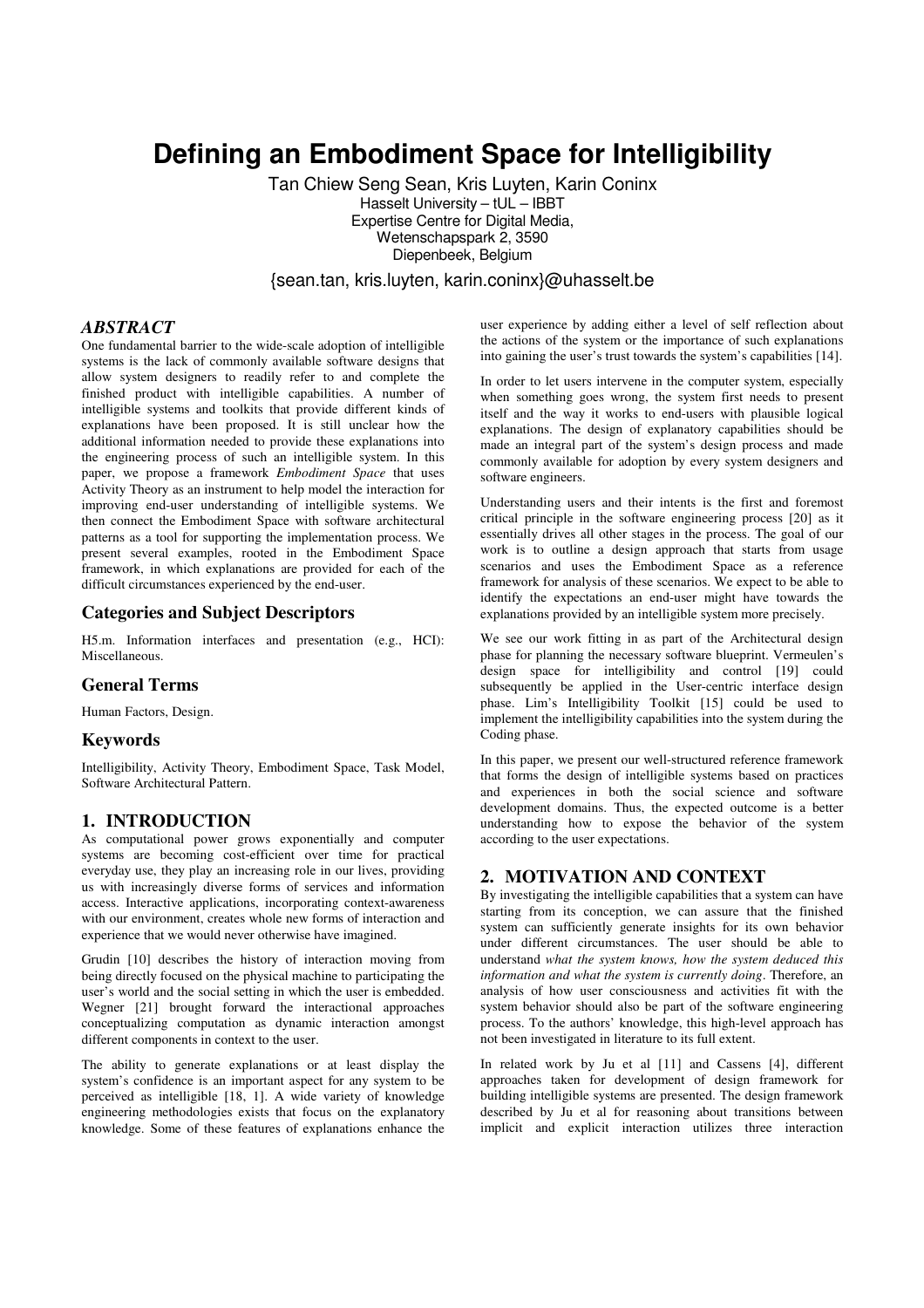techniques [11]. These techniques are intended for users to overcome errors in system's behavior through user reflection, system demonstration, and override. The first two can be seen as interaction techniques for improving intelligibility, while the latter is a technique for providing control. The theoretical framework described by Cassens for context-aware applications uses Activity Theory and Semiotics [4]. He had proposed to use problem frames as the main approach to capture explanations for transparency, justification, relevance, conceptualization, and learning.

In this paper, we investigate the use of Activity Theory [2, 13] as a facilitating instrument to determine how improving intelligibility and providing control to the user could help in the achievement of predefined goal in work process. Many applications are not "goal-driven" anymore rather they are context-aware and thus become more and more dependent on the situation for interaction with the user. Our approach of using Activity Theory is to determine and understand the activity to achieve the goal from the user's point of view.

We utilize the descriptive properties in Activity Theory [16] and its usage in workplace situations [9], to help us understand the unity of consciousness and activity of individual and collective work practice. Interaction encompassing both social nature and dynamics features of human practices can be addressed within an integrated framework that we define as the Embodiment Space.

We are now investigating how these different considerations – socio-technical analysis, knowledge ontology synthesis, and explanations generation – can fit into a design methodology that can be handled by knowledge and software engineering community. From the discussion of Yee et al. [22] on the metaphor of embodiment and the expectations of artifacts representation within virtual worlds, we hope the Embodiment Space can uncover the following questions:

- How a user makes use of artifacts to perform a task? E.g. navigating the neighborhood using a GPS device;
- How virtual representation aids user to complete a task? E.g. searching places of interest using Augmented Reality applications such as Layar Reality Browser<sup>1</sup>;
- How a user draws experience from reality and applies them in virtual world? E.g. experiencing the lifestyle of alternate reality in Second Life.

These questions will be revisited and discussed through three examples in Section 3.3. The next step is to identify which aspects of an Activity Theory-based analysis can help us to capture a user's interaction within the Embodiment Space. This Embodiment Space should include knowledge about the acting subject, the objects towards which activities are directed and the community as well as knowledge about the mediating components, like rules and tools.

We present an example scenario to illustrate our approach. Alice is attending a conference in downtown San Francisco and she is unfamiliar with the restaurants in the vicinity. She uses her smartphone to search for a posh Italian restaurant. The restaurant has to be within walking distance from her current location. Location tracking is done by a traditional GPS device, available in most

j

mobile devices nowadays. Her social network provides the information to identify the most appropriate restaurant.

## **3. THE EMBODIMENT SPACE**

Computers should be able to find the common skills and abilities to interact with us, based on the way we create relationships between physical and social interaction. Dourish [8] suggested expanding on the observation that enables both human and computer systems to interact by exploiting our sense of familiarity. Intelligibility turns this around and we propose to make the system state – and what lead to this – perceivable by the human user, allowing user to understand and control the system behavior, alongside this same sense of familiarity.

#### **3.1 Parameterization of Activity Theory**

By turning interaction into something that can be modeled in a three-dimensional space, we are able to describe the interaction in broader context. These models are relatively easy to convert to designs that support the engineering process of intelligible systems. The reference framework we suggest, Embodiment Space, should lead to an informed development process that allow system designers to focus on improving the end-user understanding of the system from the conception stage onward.





For example, we want the Embodiment Space to contain information about the user as acting subject, the tools and its social settings so that the user can receive real-time feedback about actions that occur. To this end, we propose a mapping from the basic structure of an activity into the taxonomy of three distinct yet interrelated aspects as depicted in Figure 1. By logical aggregation of the basic activity structure, we are able to associate the activity elements into three distinct functional groupings namely, technological, social and binding aspects.

We also identified parallels with the work on activity theory from Leont'ev [13]. The technological aspect includes physical changes in the environment whilst the social aspect includes acquisition of intangible assets from the environment. The binding aspect involves the driving forces behind development in the technological and social aspects and provides meanings through engaged interaction with objects in the world.

Using our example case, we can see that the technological aspect contains information we would associate with the acting subject itself, the mediating tool and the object, constituting towards an activity. For instance, Alice (acting subject) is looking up her smart-phone (mediating tool) to search for an Italian restaurant (object) near her present location. The social aspect contains information on the community entanglement and division of labor

<sup>&</sup>lt;sup>1</sup> URL: www.layar.com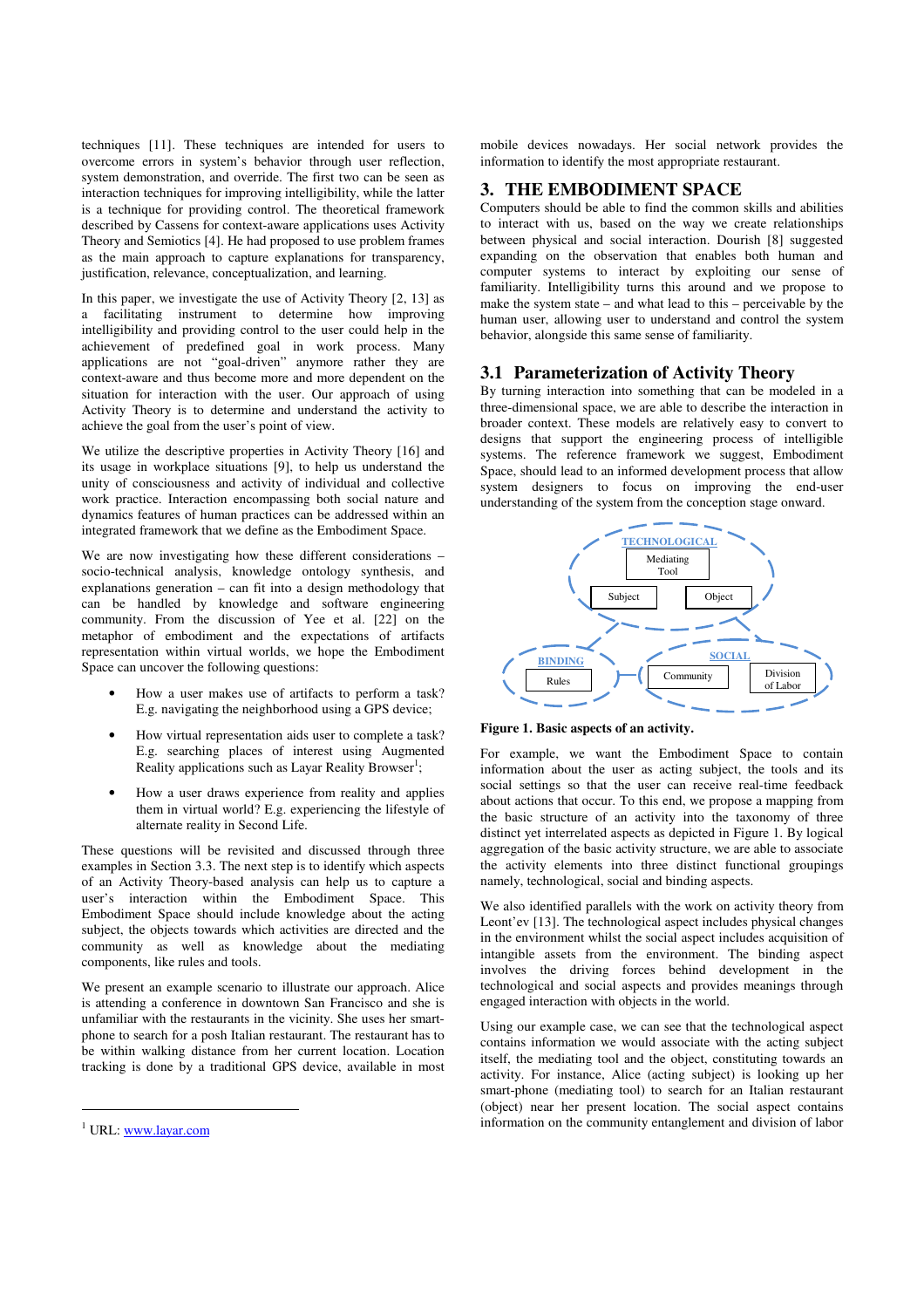which can be attributed to the proper individual and in turn better supports the accumulation of social capital. E.g. Alice searches through her network of online friends (community) and receives many responses (division of labor) from them. The binding aspect contains the information on the rules which promote accountability, trust, responsibility and predictable behavior that affect the overall technological and social fabric of the user. Such as the GPS location tracking and path-finding algorithms (rules) in Alice's smart-phone that helps her navigate to the nearest recommended Italian restaurant. The smart-phone incorporating these rules, as part of its intelligibility capability, enables Alice to understand how its computational states are linked, processed and managed over time to reach the outcome of restaurant selection.

Until now, we have only proposed a reference framework for the description of technological, social and binding aspects from the instrumentation of Activity Theory. These descriptions need to be bridged with an integral view with the implementation of the intelligible system. Embodiment Space is a foundational component that can be put in used as a (set of) software architectural pattern(s). With our reference framework, system designers are able to identify possible expectations an end-user might have towards the explanatory capabilities of an intelligible system, and we shall explain the working details in Section 4.

#### **3.2 Notion of Embodiment Space**

Embodiment Space denotes a three dimensional space of the status of entities embedded in the world with the granularity of their exposure in the world depending on what is being embedded. Embodiment Space defines the ways in which their presentation (both real and virtual) as shown in figure 2 depends on where they can be situated on the Embodiment, Environment and Event dimensions.



**Figure 2. Three dimensional framework of Embodiment Space** 

Just as tangible computing, described in [8], explores this in three corresponding ways: the configurability of space, the relationship of body to task, and the physical constraints; the Embodiment Space is intended as a superset comprising both tangible computing and social computing. By providing a reference framework that situates the model that describes our engagement with the world, the Embodiment Space is contextualized with different plausible interpretations according to the activities that are taking place in a larger-scale organizational context. Likewise,

the same interpretation can be part of distinctive representations which is based on the task at hand.

The technological, social and binding aspects of the user take into account the progression of user interaction, technology involvement, and the overall social atmosphere to be model in the Embodiment Space. The complexity of the interaction in each aspect is directly proportional to their representations within the Embodiment Space. This is explained using the circumstance that Alice is experiencing as depicted in figure 2. Our usage of the term "circumstance" refers to the condition that the user is experiencing in term of bearings along the Embodiment, Environment and Event dimensions.

The binding aspect for Alice is the strict compliance to the physical laws involving distance and time, in the Embodiment dimension, which are used to determine her current location and shortest path to the recommended Italian restaurant. The representation of the binding aspect contains the direct manipulation of physical laws into algorithms for location tracing and path finding computation. The social aspect can be described as somewhere between Virtual Locale and Virtual World (depending on the social circle of Alice) along the Virtual Environment dimension. The social aspect representation encompasses the communication and friend-listing services for Alice to keep in touch with her friends. Her technological aspect involves her physical presence for location update in the Event dimension. The technological aspect representation shows the use of GPS technology for location updates as well as computation methods for processing the restaurant recommendations.

## **3.3 Examples involving Embodiment Space**

Activity Theory is capable of capturing changing contexts in breakdown circumstances [16], we will include such breakdowns in our three examples. Our examples focus on the user shifting away from the task at hand to the problem source and being involved in a different task where she will have to work with the intelligible system for an explanation for her difficulty. Therefore other factors of the activity, such as the community, division of labor, rules, subject and object will change as well. It is clear that the intelligibility should reflect these changes to the users.

In the first example, a user is using domestic activity monitoring assistant, such as Unified Room Control Interface [6] or Home Activity Recognizer [15], to customize the room settings for her reading purpose. However, she is experiencing difficulty in setting the illumination to the correct comfort for reading when she is leaning against a particular wall. The operation of using the domestic activity monitoring assistant now becomes a part of the qualitative evaluation process.

Figure 3 shows the possible parameters for searching and generating the information to explain the physical difficulty as experienced by the user. The binding aspect can be described as somewhere between the confinement of Standard and Practice/Guideline along the Embodiment dimension for her physical qualitative evaluation purpose. There is lesser consideration for the social aspect in the Environment dimension as the user is working within her personal space, and the technological aspect involves the physical activity of working with the domestic activity monitoring assistant and the room lightings control in the Event dimension.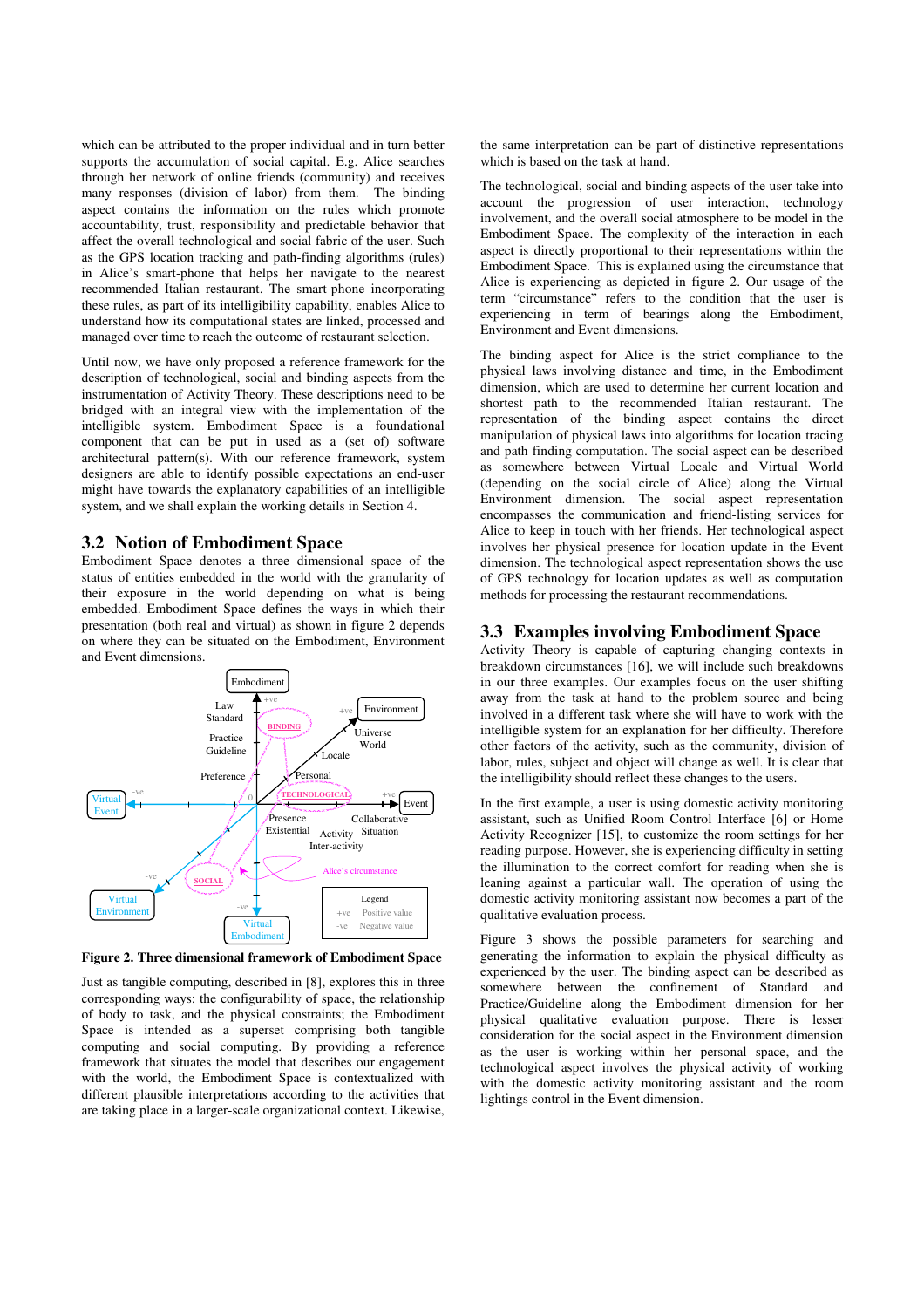

**Figure 3. User unable to set the correct illumination for reading purpose** 

In the second example, a group of engineers working remotely through their meeting boards, such as DUMMBO [7], experience a screen update on their meeting boards. The operation of using the meeting boards now becomes a conscious action for the investigative process on who made the update and how the update fits into the project discussion. Figure 4 show the possible parameters for searching and generating the information to explain the screen update on the meeting boards. The binding aspect can be described as extension of the Preference toward the Practice and Guideline of the meeting boards in the Virtual Embodiment dimension for traceability purpose. The social aspect can be viewed as physical locale in the Environment dimension where the meeting boards are remotely situated. The technological aspect involves inter-activity among users working with the meeting boards in the Event dimension.



**Figure 4. Meeting boards showing a screen update to remote group members** 

In the third example, a group of online gamers playing a massively multiplayer online role-playing game (MMORPG such as EverQuest, Star Wars Galaxies or World of Warcraft) experience a rejection error when they wanted to join a particular quest. The operation of playing the game now becomes a conscious action for the troubleshooting process. Figure 5 shows the possible parameters for searching and generating the information to explain the rejection error as experienced by the gamers. The binding aspect can be described as the software configuration settings between the Standard and the Practice along the Virtual Embodiment dimension for the rejection error troubleshooting purpose. There is high consideration for the social aspect in the Virtual Environment dimension as the gamers are living through their game character(s) or avatar(s) in the immersive virtual world with other gamers. The technological aspect involves inter-activity among multiple gamers playing towards collaborative situation in the Virtual Event dimension.



**Figure 5. A massively multiplayer online role-playing game refusing a particular quest for online gamers**

#### **4. Models for Intelligibility**

Design patterns have been described across many problem domains, including user interfaces, reactive systems, real-time processes, hypermedia and transport systems [3]. As such, we think they can capture a substantial amount of information that is required to create an intelligible system.

A set of intelligibility patterns represents part of the body of knowledge that can be accessed for creating suitable system interfaces. They are reusable models that include the core concepts for providing correct explanations at the right time. Task modeling, for example, is an implementation of design patterns and is used to elicit requirements in early stages of development by describing a set of tasks people perform to achieve goals.

In our study, we use the Tasks Interactor Modeling concept [17] for the explanation generation task to update user of the system state. The task models are used as patterns to inform the software architectural design – in this case – and attribute it with the capabilities to provide explanations. Mapping tasks directly to interactors, which forms the building elements of software architecture, ensures integration of information to steer the design of the behavior of a system into the software. Notice the similarity with the COMETS approach by Demeure et al. [5], in which an interactive system is considered to be a graph of interconnected models that can be queried for their semantics at runtime.

We adapted the example from Paternò [18] on his Search Architectural Software for our explanation generation purpose, and then applied to our Alice example as depicted in figure 6.



**Figure 6. Explanation generation task specification** 

Our task for generating specific explanatory information is done through the matching of query results to the perceived circumstance of Alice (derived from the Embodiment Space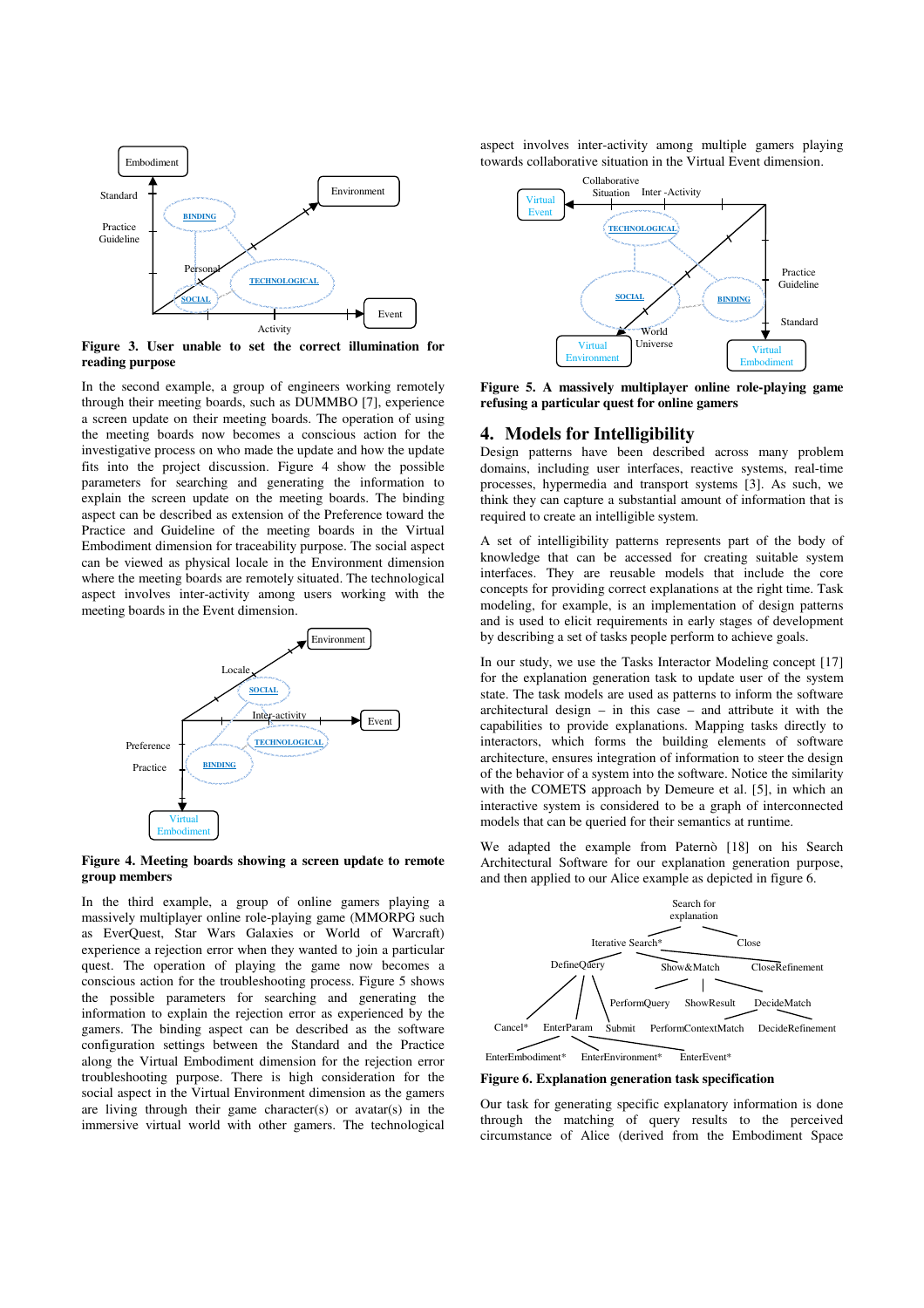analysis). From our example, the input for Embodiment, Environment and Event are as described in Section 3.2. An explanation generation task is used to inform Alice of the system state when it is determining the nearest Italian restaurant based on the recommendations from Alice's friends. Whenever the system has no precise ideas on searching for the desired data, it automatically refines the query along each dimension of the Embodiment Space until a matching result is found.

Alice defines a first query (DefineQuery task) and only after the performance of this task, the application tasks will perform the query execution in the Embodiment Space and show the result. When Alice's friends responded with their recommended Italian restaurant in downtown San Francisco, the system starts searching for an explanation as to which recommendations is most suitable while presenting the system state and its related information. For instance, Alice asks the system why the restaurant recommended by Bob is selected. The task (DecideMatch) receives information from an application task (ShowResult) and produces input for the next interaction task (DecideRefinement). An example could be Alice trusted Bob's culinary taste and will place high priority on any restaurants that Bob recommends.

The system refines the query for each dimension in the Embodiment Space several times until the Close Refinement task is performed. At that time, it will be possible to start another completely different search without closing the session. In such a case, the restaurant that Bob recommended (satisfactory result matched in Environment dimension) is within walking distance to Alice's location (second result matched in Event dimension) and has highest priority score (third result matched in Embodiment dimension), and so the system selects Bob's recommendation and presents the restaurant details and directions to Alice.

The objects identified at the task level will be associated with interactors in Table 1 and actions among objects have been used to identify the composition among interactors.

| <b>Object Name</b>         | <b>Type</b> | <b>Interactor associated</b> |
|----------------------------|-------------|------------------------------|
| InputParam-<br>Embodiment  | Perceivable | <b>IEnter Embodiment</b>     |
| InputParam-<br>Environment | Perceivable | <b>IEnter Environment</b>    |
| InputParam-<br>Event       | Perceivable | <b>IEnter Event</b>          |
| Init-submit                | Perceivable | <b>ISubmit</b>               |
| Init-cancel                | Perceivable | <b>ICancel</b>               |
| Database                   | Application | IEmbodimentSpaceDatabase     |
| Init-close                 | Perceivable | <b>IClose</b>                |
| Close-refining             | Perceivable | <b>ICloseRefining</b>        |
| ReturnQuery-<br>data       | Perceivable | <b>IShowQueryResult</b>      |

**Table 1. Association between objects and interactors** 

For each task of editing a data attribute we have a corresponding interactor, which receives input data from the system and sends them to the Database. The system has to wait for the control event (input\_trigger) from the ISubmit interactor which provides it when it receives the input from the user and disables it. E.g. Alice starts querying her friends for restaurant recommendations. The Database sends the result data to the IShowQueryResult interactor which then presents the result to Alice. E.g. the selected restaurant details and directions.

After showing the result to Alice, the IShowQueryResult interactor re-enables the IEnter for the Embodiment, Environment and Event inputs. The ISubmit interactors then allow the system to input data again. An example could be a new recommendation is received from Charlie 10 minutes later, whom Alice had also placed same culinary priority weightage as Bob.

The IClose interactor disables all the other interactors when it receives an input from the system. The ICloseRefining interactor allows the system to start a new search, so it sends an input\_trigger to all of IEnter type and IShowQueryResult interactors to cancel the data associated with the previous query. E.g. Charlie's recommendation is nearer to Alice than Bob's recommendation; in this case, the system will then prompt Alice for a selection between Bob's or Charlie's recommendation.

The software architectural pattern for explanation generation, in figure 7, has six outcomes and the procedure is as described:

1. Input send to the disable gate of: IEnterEmbodiment, IEnterEnvironment, IEnterEvent, ICancel

2. Input\_send to the enable\_gate of: ICloseRefining, IEmbodimentSpaceDatabase

3. Input\_send to the enable\_gate of: IShowQueryResult

4. Input\_send to the enable\_gate of: IEnterEmbodiment,

IEnterEnvironment, IEnterEvent, ISubmit 5. Input\_send to the trigger\_gate of: IEnterEmbodiment,

IEnterEnvironment, IEnterEvent

6. Input\_send to the disable\_gate of all interactors



**Figure 7. Software architectural pattern for explanation generation** 

The result of the tasks-to-interactors association in figure 8 depicts the interactors associated to each task. The relationships between tasks and interactors are straightforward for one task to be performed by one interactor, with exception for the Database interactor which actually supports the performance of two tasks.

As part of our future work, we consider the hierarchical compositions of interactors as they allow both input and output flows of information. This will make the compositions among the interactors, dynamic and reconfigurable according to specific circumstances, allowing us to study the developmental transformation which will lead to the improvement for user to understand the system.